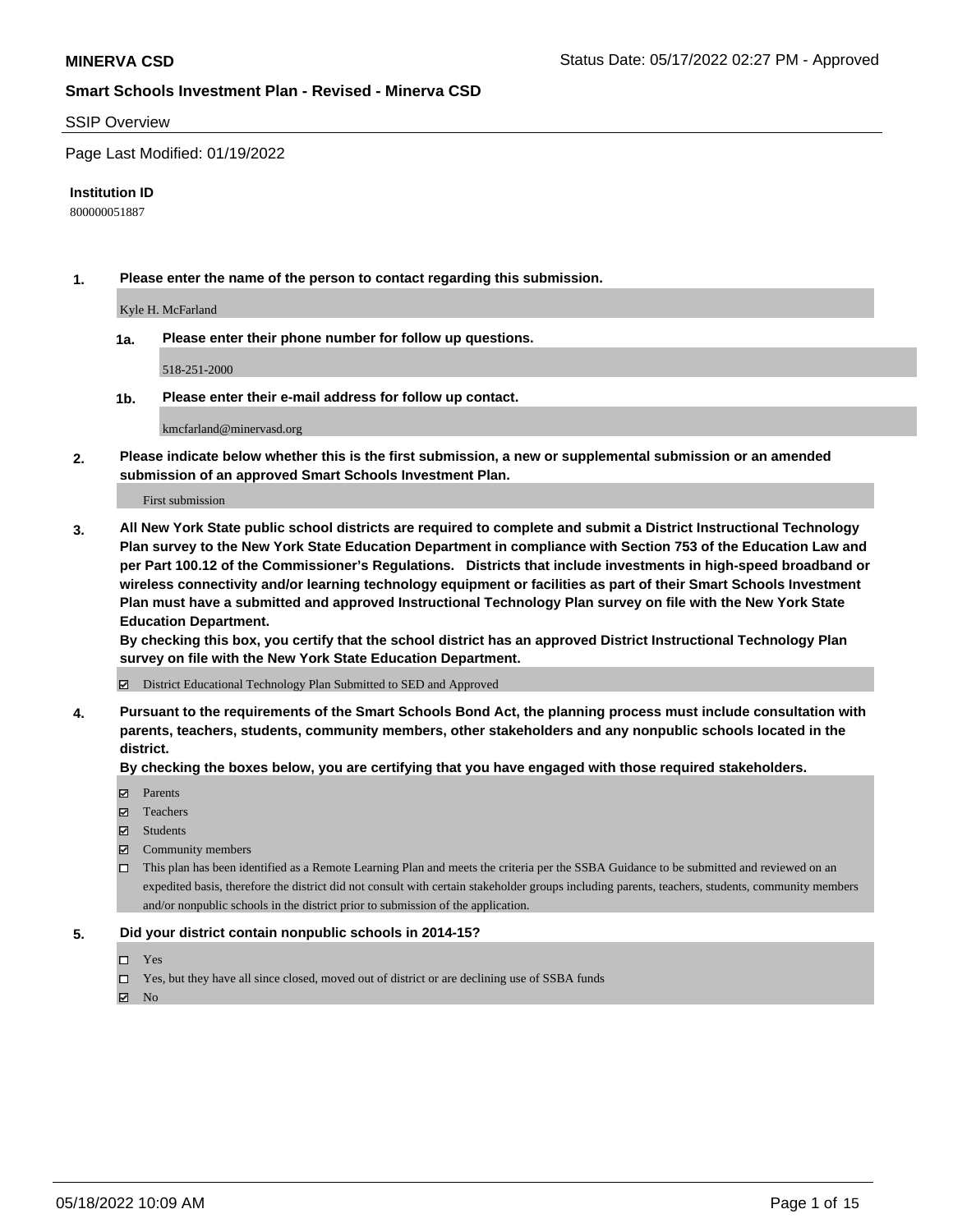### SSIP Overview

Page Last Modified: 01/19/2022

#### **6. Certify that the following required steps have taken place by checking the boxes below:**

- The district developed and the school board approved a preliminary Smart Schools Investment Plan.
- $\boxtimes$  The preliminary plan was posted on the district website for at least 30 days. The district included an address to which any written comments on the plan should be sent.
- $\boxtimes$  The school board conducted a hearing that enabled stakeholders to respond to the preliminary plan. This hearing may have occured as part of a normal Board meeting, but adequate notice of the event must have been provided through local media and the district website for at least two weeks prior to the meeting.
- The district prepared a final plan for school board approval and such plan has been approved by the school board.
- $\boxtimes$  The final proposed plan that has been submitted has been posted on the district's website.
- This Plan has been identified as a Remote Learning Plan and meets the criteria per the SSBA Guidance to be submitted and reviewed on an expedited basis, therefore this plan has not met certain stakeholder engagement requirements including, consulting with nonpublic schools in advance of plan submission, having the school board conduct a hearing on the plan and/or posting the plan to the district website for a minimum of 30 days. This district will post the Remote Learning Plan to the district's website upon submission of the application.
- **6a. Please upload the proposed Smart Schools Investment Plan (SSIP) that was posted on the district's website, along with any supporting materials. Note that this should be different than your recently submitted Educational Technology Survey. The Final SSIP, as approved by the School Board, should also be posted on the website and remain there during the course of the projects contained therein.**

Smart-Schools-Investment-Plan-Revised MCS 2022.pdf

**6b. Enter the webpage address where the final Smart Schools Investment Plan is posted. The Plan should remain posted for the life of the included projects.**

https://www.minervasd.org/cms/lib/NY01000156/Centricity/Domain/56/Smart-Schools-Investment-Plan-Revised%20MCS%202022.pdf

**7. Please enter an estimate of the total number of students and staff that will benefit from this Smart Schools Investment Plan based on the cumulative projects submitted to date.**

180

**8. An LEA/School District may partner with one or more other LEA/School Districts to form a consortium to pool Smart Schools Bond Act funds for a project that meets all other Smart School Bond Act requirements. Each school district participating in the consortium will need to file an approved Smart Schools Investment Plan for the project and submit a signed Memorandum of Understanding that sets forth the details of the consortium including the roles of each respective district.**

 $\Box$  The district plans to participate in a consortium to partner with other school district(s) to implement a Smart Schools project.

**9. Please enter the name and 6-digit SED Code for each LEA/School District participating in the Consortium.**

| <b>Partner LEA/District</b> | <b>ISED BEDS Code</b> |
|-----------------------------|-----------------------|
| (No Response)               | (No Response)         |

#### **10. Please upload a signed Memorandum of Understanding with all of the participating Consortium partners.**

(No Response)

#### **11. Your district's Smart Schools Bond Act Allocation is:**

\$127,889

#### **12. Final 2014-15 BEDS Enrollment to calculate Nonpublic Sharing Requirement**

|            | Public Enrollment | l Nonpublic Enrollment | <sup>1</sup> Total Enrollment | l Nonpublic Percentage |
|------------|-------------------|------------------------|-------------------------------|------------------------|
| Enrollment | 115               |                        | 115.00                        | 0.00                   |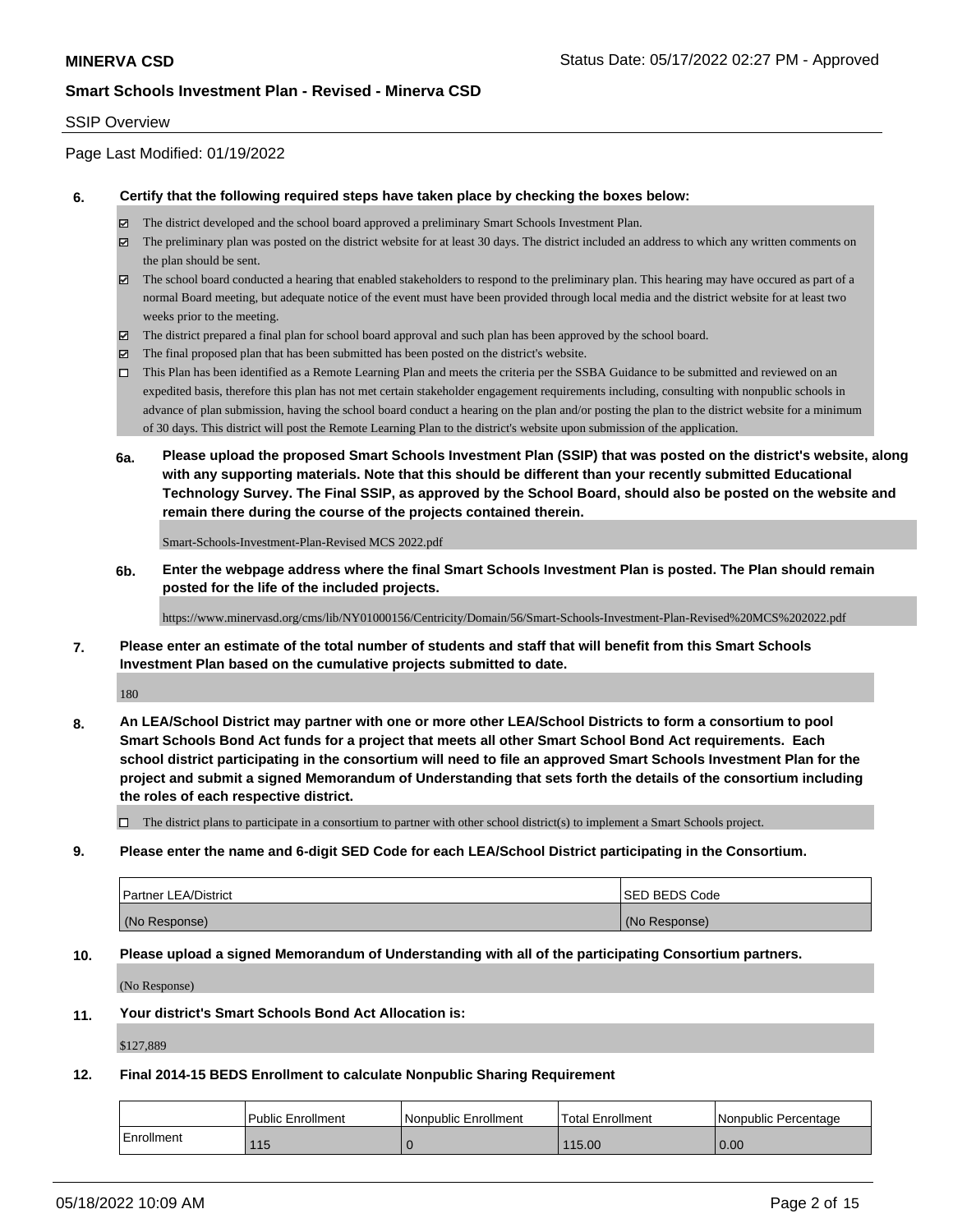## SSIP Overview

Page Last Modified: 01/19/2022

**13. This table compares each category budget total, as entered in that category's page, to the total expenditures listed in the category's expenditure table. Any discrepancies between the two must be resolved before submission.**

|                                            | Sub-Allocations | <b>Expenditure Totals</b> | <b>Difference</b> |
|--------------------------------------------|-----------------|---------------------------|-------------------|
| <b>School Connectivity</b>                 | 0.00            | 0.00                      | 0.00              |
| Connectivity Projects for<br>Communities   | 0.00            | 0.00                      | 0.00              |
| Classroom Technology                       | 18,660.00       | 18,660.00                 | 0.00              |
| Pre-Kindergarten Classrooms                | 0.00            | 0.00                      | 0.00              |
| Replace Transportable<br><b>Classrooms</b> | 0.00            | 0.00                      | 0.00              |
| High-Tech Security Features                | 100,565.10      | 100,565.10                | 0.00              |
| Nonpublic Loan                             | 0.00            | 0.00                      | 0.00              |
| Totals:                                    | 119,225         | 119,225                   | 0                 |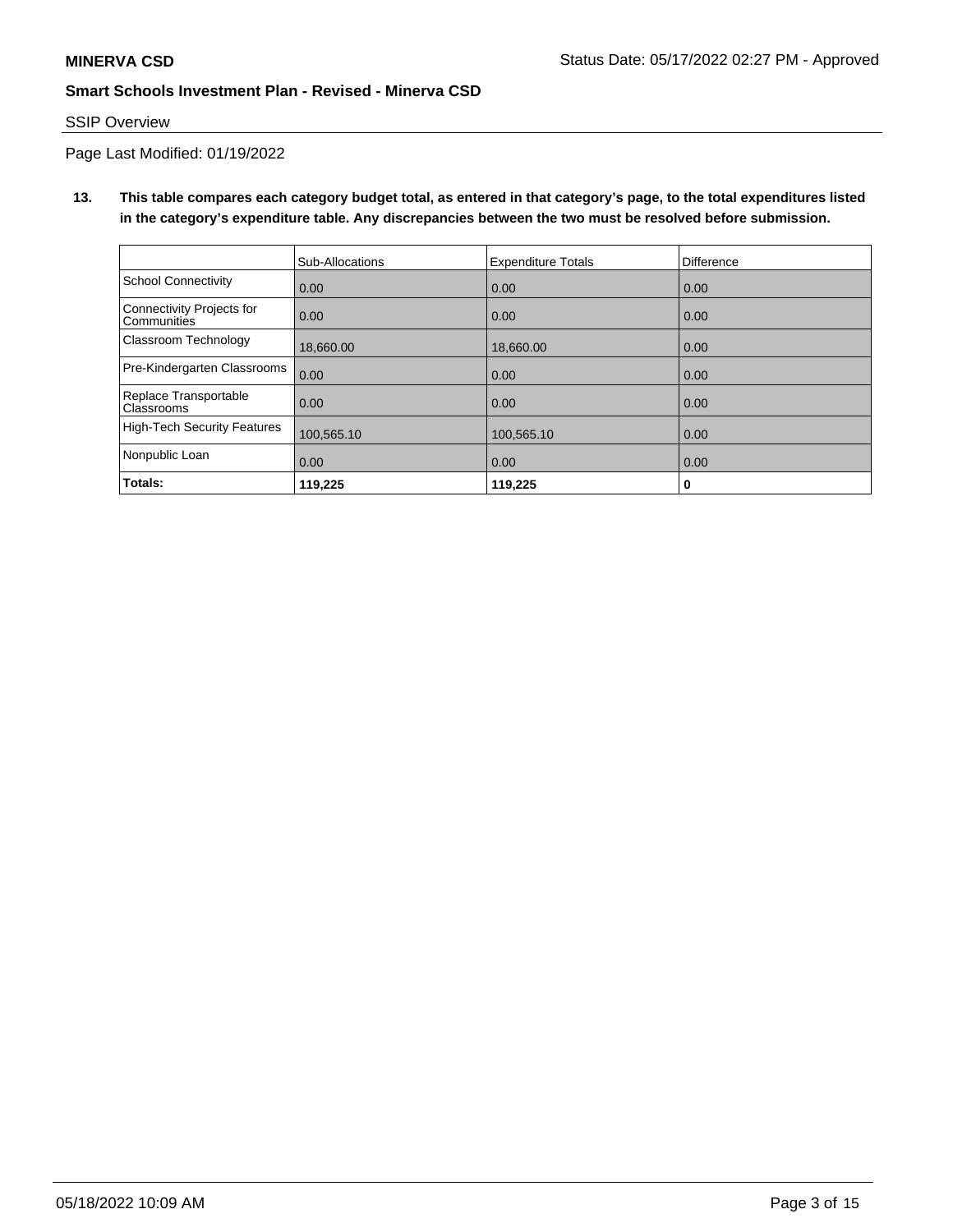### School Connectivity

Page Last Modified: 01/13/2022

- **1. In order for students and faculty to receive the maximum benefit from the technology made available under the Smart Schools Bond Act, their school buildings must possess sufficient connectivity infrastructure to ensure that devices can be used during the school day. Smart Schools Investment Plans must demonstrate that:**
	- **• sufficient infrastructure that meets the Federal Communications Commission's 100 Mbps per 1,000 students standard currently exists in the buildings where new devices will be deployed, or**
	- **• is a planned use of a portion of Smart Schools Bond Act funds, or**
	- **• is under development through another funding source.**

**Smart Schools Bond Act funds used for technology infrastructure or classroom technology investments must increase the number of school buildings that meet or exceed the minimum speed standard of 100 Mbps per 1,000 students and staff within 12 months. This standard may be met on either a contracted 24/7 firm service or a "burstable" capability. If the standard is met under the burstable criteria, it must be:**

**1. Specifically codified in a service contract with a provider, and**

**2. Guaranteed to be available to all students and devices as needed, particularly during periods of high demand, such as computer-based testing (CBT) periods.**

**Please describe how your district already meets or is planning to meet this standard within 12 months of plan submission.**

(No Response)

- **1a. If a district believes that it will be impossible to meet this standard within 12 months, it may apply for a waiver of this requirement, as described on the Smart Schools website. The waiver must be filed and approved by SED prior to submitting this survey.**
	- By checking this box, you are certifying that the school district has an approved waiver of this requirement on file with the New York State Education Department.
- **2. Connectivity Speed Calculator (Required). If the district currently meets the required speed, enter "Currently Met" in the last box: Expected Date When Required Speed Will be Met.**

|                  | l Number of     | Required Speed | Current Speed in Expected Speed |                                    | Expected Date |
|------------------|-----------------|----------------|---------------------------------|------------------------------------|---------------|
|                  | <b>Students</b> | l in Mbps      | <b>Mbps</b>                     | to be Attained                     | When Reauired |
|                  |                 |                |                                 | Within 12 Months Speed Will be Met |               |
| Calculated Speed | (No Response)   | 0.00           | (No Response)                   | (No Response)                      | (No Response) |

**3. Describe how you intend to use Smart Schools Bond Act funds for high-speed broadband and/or wireless connectivity projects in school buildings.**

(No Response)

**4. Describe the linkage between the district's District Instructional Technology Plan and how the proposed projects will improve teaching and learning. (There should be a link between your response to this question and your responses to Question 1 in Section IV - NYSED Initiatives Alignment: "Explain how the district use of instructional technology will serve as a part of a comprehensive and sustained effort to support rigorous academic standards attainment and performance improvement for students."** 

**Your answer should also align with your answers to the questions in Section II - Strategic Technology Planning and the associated Action Steps in Section III - Action Plan.)**

(No Response)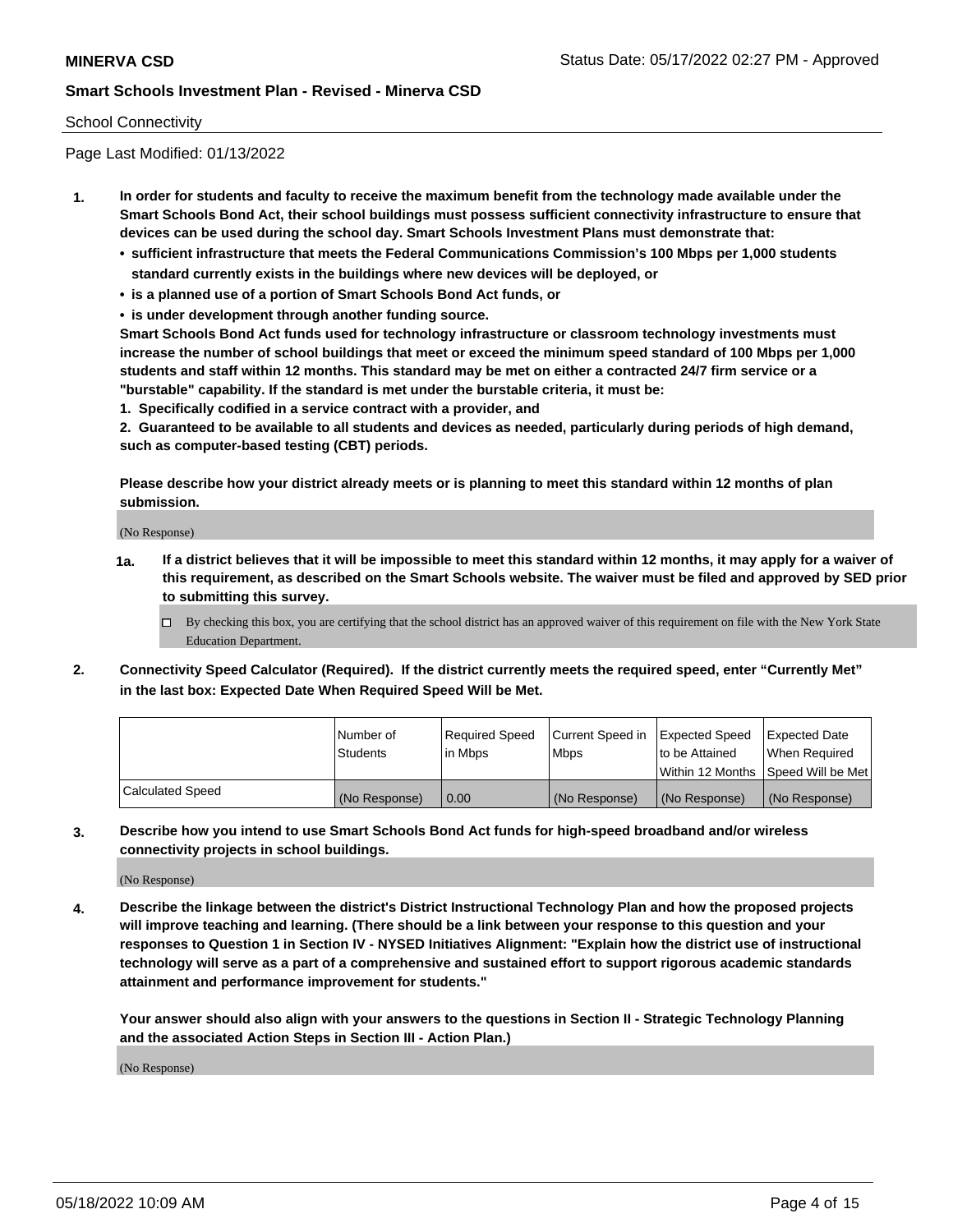### School Connectivity

Page Last Modified: 01/13/2022

**5. If the district wishes to have students and staff access the Internet from wireless devices within the school building, or in close proximity to it, it must first ensure that it has a robust Wi-Fi network in place that has sufficient bandwidth to meet user demand.**

**Please describe how you have quantified this demand and how you plan to meet this demand.**

(No Response)

**6. Smart Schools plans with any expenditures in the School Connectivity category require a project number from the Office of Facilities Planning. Districts must submit an SSBA LOI and receive project numbers prior to submitting the SSIP. As indicated on the LOI, some projects may be eligible for a streamlined review and will not require a building permit.**

**Please indicate on a separate row each project number given to you by the Office of Facilities Planning.**

| Project Number   |  |
|------------------|--|
| (No<br>Response) |  |

**7. Certain high-tech security and connectivity infrastructure projects may be eligible for an expedited review process as determined by the Office of Facilities Planning.**

**Was your project deemed eligible for streamlined review?**

(No Response)

#### **8. Include the name and license number of the architect or engineer of record.**

| Name          | I License Number |
|---------------|------------------|
| (No Response) | (No Response)    |

#### **9. Public Expenditures – Loanable (Counts toward the nonpublic loan calculation)**

| Select the allowable expenditure type.<br>Repeat to add another item under each type. | <b>PUBLIC</b> Items to be<br>l Purchased | Quantity         | Cost Per Item    | <b>Total Cost</b> |
|---------------------------------------------------------------------------------------|------------------------------------------|------------------|------------------|-------------------|
| (No Response)                                                                         | (No Response)                            | (No<br>Response) | (No<br>Response) | $\overline{0.00}$ |
|                                                                                       |                                          | -0               | 0.00             |                   |

### **10. Public Expenditures – Non-Loanable (Does not count toward nonpublic loan calculation)**

| Select the allowable expenditure | <b>PUBLIC</b> Items to be purchased | Quantity      | Cost per Item | <b>Total Cost</b> |
|----------------------------------|-------------------------------------|---------------|---------------|-------------------|
| type.                            |                                     |               |               |                   |
| Repeat to add another item under |                                     |               |               |                   |
| each type.                       |                                     |               |               |                   |
| (No Response)                    | (No Response)                       | (No Response) | (No Response) | 0.00              |
|                                  |                                     | U             | 0.00          |                   |

#### **11. Final 2014-15 BEDS Enrollment to calculate Nonpublic Sharing Requirement (no changes allowed.)**

|            | Public Enrollment | Nonpublic Enrollment | Total Enrollment | Nonpublic Percentage |
|------------|-------------------|----------------------|------------------|----------------------|
| Enrollment | 115               |                      | 115.00           | 0.00                 |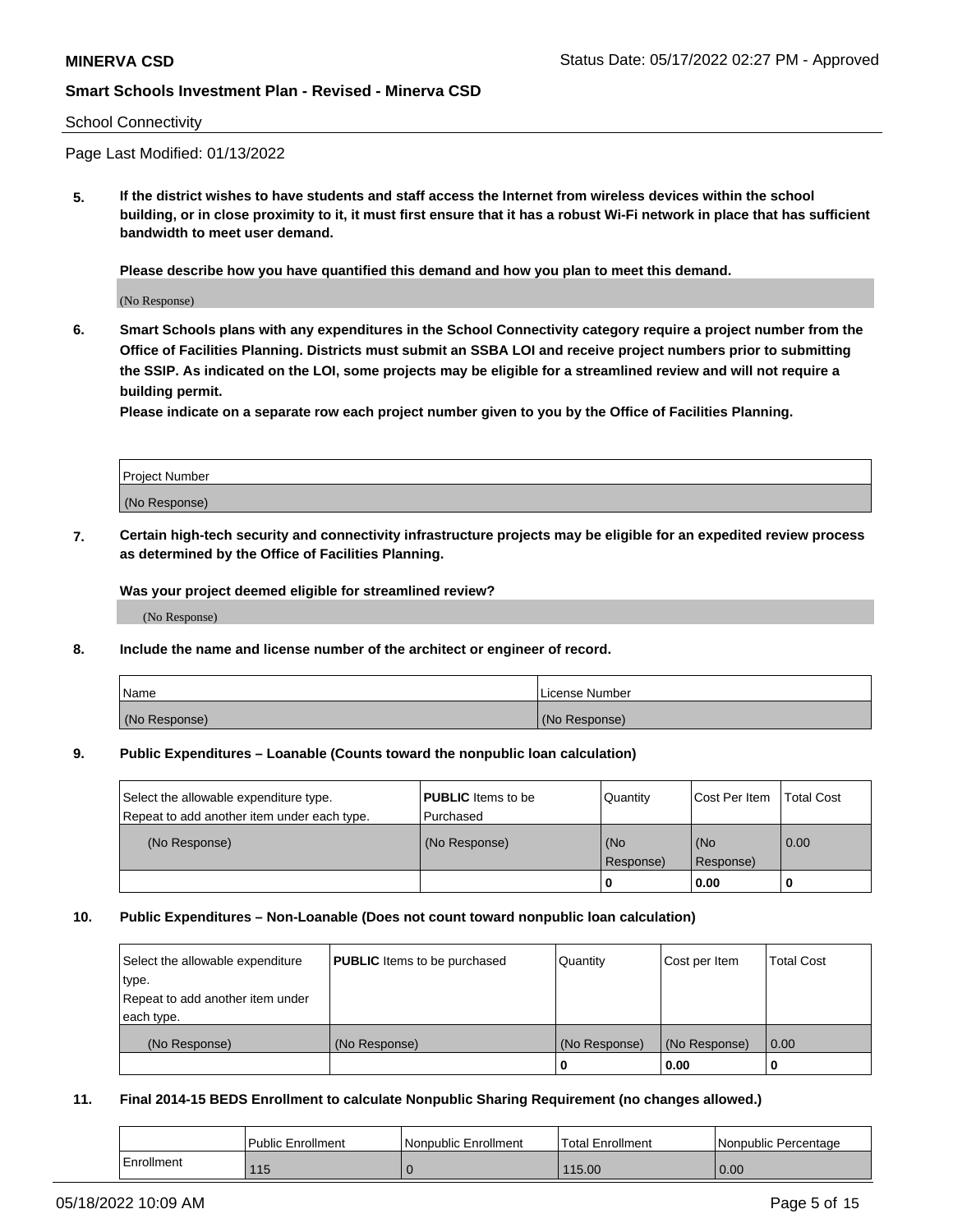# School Connectivity

Page Last Modified: 01/13/2022

# **12. Total Public Budget - Loanable (Counts toward the nonpublic loan calculation)**

|                                                 | <b>Public Allocations</b> | <b>Estimated Nonpublic Loan</b><br>Amount | <b>Estimated Total Sub-Allocations</b> |
|-------------------------------------------------|---------------------------|-------------------------------------------|----------------------------------------|
| Network/Access Costs                            | (No Response)             | 0.00                                      | 0.00                                   |
| School Internal Connections and  <br>Components | (No Response)             | 0.00                                      | 0.00                                   |
| Other                                           | (No Response)             | 0.00                                      | 0.00                                   |
| Totals:                                         | 0.00                      |                                           | 0                                      |

### **13. Total Public Budget – Non-Loanable (Does not count toward the nonpublic loan calculation)**

|                                            | Sub-          |
|--------------------------------------------|---------------|
|                                            | Allocation    |
| Network/Access Costs                       | (No Response) |
| <b>Outside Plant Costs</b>                 | (No Response) |
| School Internal Connections and Components | (No Response) |
| Professional Services                      | (No Response) |
| Testing                                    | (No Response) |
| <b>Other Upfront Costs</b>                 | (No Response) |
| <b>Other Costs</b>                         | (No Response) |
| Totals:                                    | 0.00          |

### **14. School Connectivity Totals**

|                          | Total Sub-Allocations |
|--------------------------|-----------------------|
| Total Loanable Items     | 0.00                  |
| Total Non-Ioanable Items | 0.00                  |
| Totals:                  | 0                     |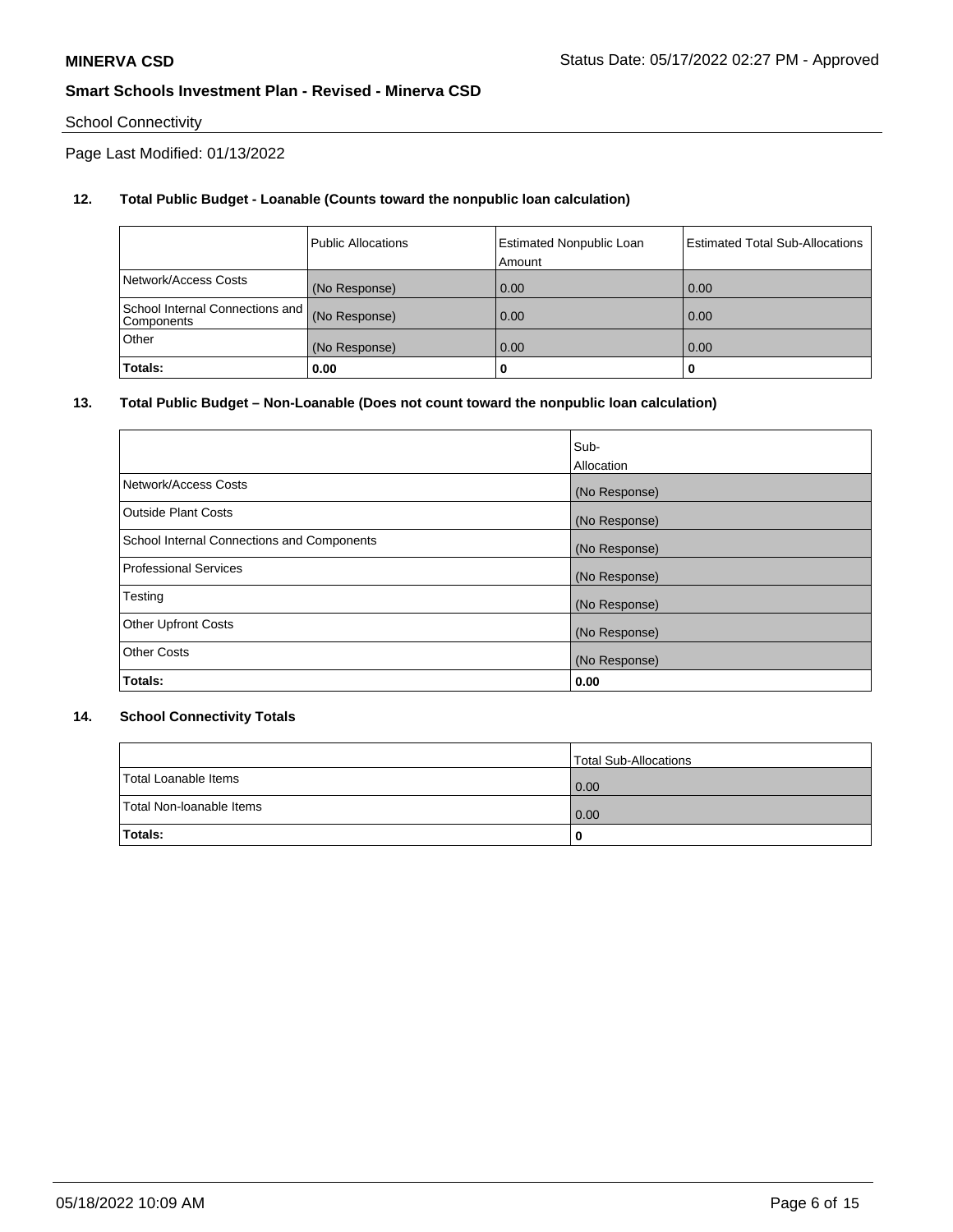Community Connectivity (Broadband and Wireless)

Page Last Modified: 01/13/2022

**1. Describe how you intend to use Smart Schools Bond Act funds for high-speed broadband and/or wireless connectivity projects in the community.**

(No Response)

**2. Please describe how the proposed project(s) will promote student achievement and increase student and/or staff access to the Internet in a manner that enhances student learning and/or instruction outside of the school day and/or school building.**

(No Response)

**3. Community connectivity projects must comply with all the necessary local building codes and regulations (building and related permits are not required prior to plan submission).**

 $\Box$  I certify that we will comply with all the necessary local building codes and regulations.

**4. Please describe the physical location of the proposed investment.**

(No Response)

**5. Please provide the initial list of partners participating in the Community Connectivity Broadband Project, along with their Federal Tax Identification (Employer Identification) number.**

| <b>Project Partners</b> | Federal ID#   |
|-------------------------|---------------|
| (No Response)           | (No Response) |

**6. Please detail the type, quantity, per unit cost and total cost of the eligible items under each sub-category.**

| Select the allowable expenditure          | Item to be purchased | Quantity      | Cost per Item | <b>Total Cost</b> |
|-------------------------------------------|----------------------|---------------|---------------|-------------------|
| type.<br>Repeat to add another item under |                      |               |               |                   |
| each type.                                |                      |               |               |                   |
| (No Response)                             | (No Response)        | (No Response) | (No Response) | 0.00              |
|                                           |                      | 0             | 0.00          |                   |

**7. If you are submitting an allocation for Community Connectivity, complete this table.**

**Note that the calculated Total at the bottom of the table must equal the Total allocation for this category that you entered in the SSIP Overview overall budget.**

|                              | Sub-Allocation |
|------------------------------|----------------|
| Network/Access Costs         | (No Response)  |
| Outside Plant Costs          | (No Response)  |
| Tower Costs                  | (No Response)  |
| Customer Premises Equipment  | (No Response)  |
| <b>Professional Services</b> | (No Response)  |
| Testing                      | (No Response)  |
| <b>Other Upfront Costs</b>   | (No Response)  |
| <b>Other Costs</b>           | (No Response)  |
| Totals:                      | 0.00           |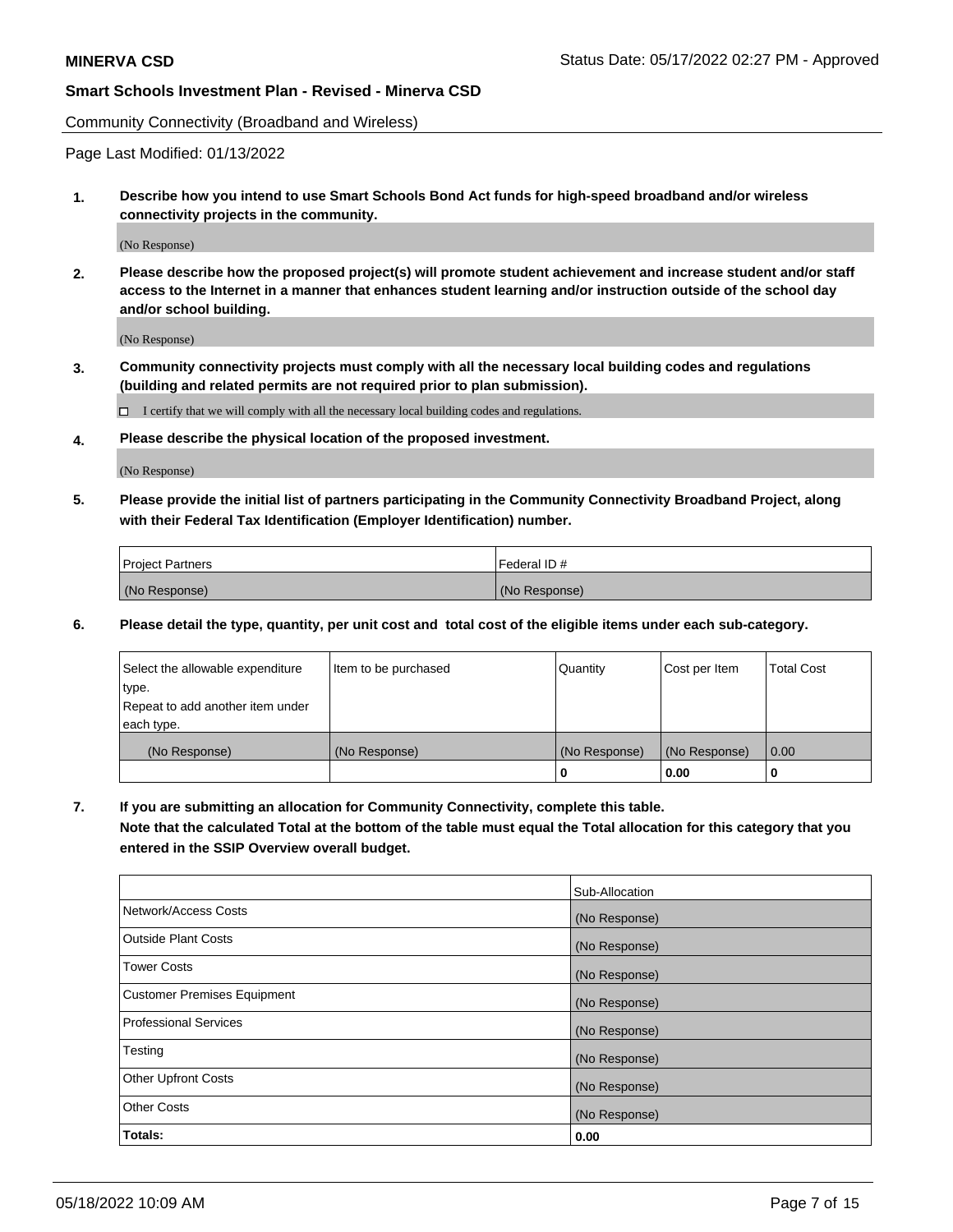### Classroom Learning Technology

Page Last Modified: 05/06/2022

**1. In order for students and faculty to receive the maximum benefit from the technology made available under the Smart Schools Bond Act, their school buildings must possess sufficient connectivity infrastructure to ensure that devices can be used during the school day. Smart Schools Investment Plans must demonstrate that sufficient infrastructure that meets the Federal Communications Commission's 100 Mbps per 1,000 students standard currently exists in the buildings where new devices will be deployed, or is a planned use of a portion of Smart Schools Bond Act funds, or is under development through another funding source.**

**Smart Schools Bond Act funds used for technology infrastructure or classroom technology investments must increase the number of school buildings that meet or exceed the minimum speed standard of 100 Mbps per 1,000 students and staff within 12 months. This standard may be met on either a contracted 24/7 firm service or a "burstable" capability. If the standard is met under the burstable criteria, it must be:**

**1. Specifically codified in a service contract with a provider, and**

**2. Guaranteed to be available to all students and devices as needed, particularly during periods of high demand, such as computer-based testing (CBT) periods.**

**Please describe how your district already meets or is planning to meet this standard within 12 months of plan submission.**

Minerva Central School District exceeds the minimum requirement established by the FCC. The district classrooms are contained within one building. We currently have a contract with SLIC for dedicated internet access of 100MB and are using E-Rate funds to assist in purchasing this service. Fiber connects the wiring closets within the building. We have a mix of POE and non-POE GB switches connecting to classroom spaces.

- **1a. If a district believes that it will be impossible to meet this standard within 12 months, it may apply for a waiver of this requirement, as described on the Smart Schools website. The waiver must be filed and approved by SED prior to submitting this survey.**
	- By checking this box, you are certifying that the school district has an approved waiver of this requirement on file with the New York State Education Department.
- **2. Connectivity Speed Calculator (Required). If the district currently meets the required speed, enter "Currently Met" in the last box: Expected Date When Required Speed Will be Met.**

|                  | I Number of<br><b>Students</b> | Required Speed<br>lin Mbps | Current Speed in Expected Speed<br><b>Mbps</b> | to be Attained<br>Within 12 Months Speed Will be Met | <b>Expected Date</b><br>When Required |
|------------------|--------------------------------|----------------------------|------------------------------------------------|------------------------------------------------------|---------------------------------------|
| Calculated Speed | 115                            | 11.50                      | 100                                            | 100                                                  | Met                                   |

**3. If the district wishes to have students and staff access the Internet from wireless devices within the school building, or in close proximity to it, it must first ensure that it has a robust Wi-Fi network in place that has sufficient bandwidth to meet user demand.**

**Please describe how you have quantified this demand and how you plan to meet this demand.**

We currently have wireless access points (WAPs) in the administrative area and every classroom throughout the building. Additionally, we have 7 (seven) external radios. While this generally meets our needs, we have seen a connectivity degradation with increased wireless device usage. We find this especially so during large group use. Newer devices also have issues making a connection. Our ultimate goal is to update our wireless plan controller, upgrade our current wireless access points, and increase the number to have wireless access points in every instructional area with additional access points in heavy use areas, such as the media center.

**4. All New York State public school districts are required to complete and submit an Instructional Technology Plan survey to the New York State Education Department in compliance with Section 753 of the Education Law and per Part 100.12 of the Commissioner's Regulations.**

**Districts that include educational technology purchases as part of their Smart Schools Investment Plan must have a submitted and approved Instructional Technology Plan survey on file with the New York State Education Department.**

By checking this box, you are certifying that the school district has an approved Instructional Technology Plan survey on file with the New York State Education Department.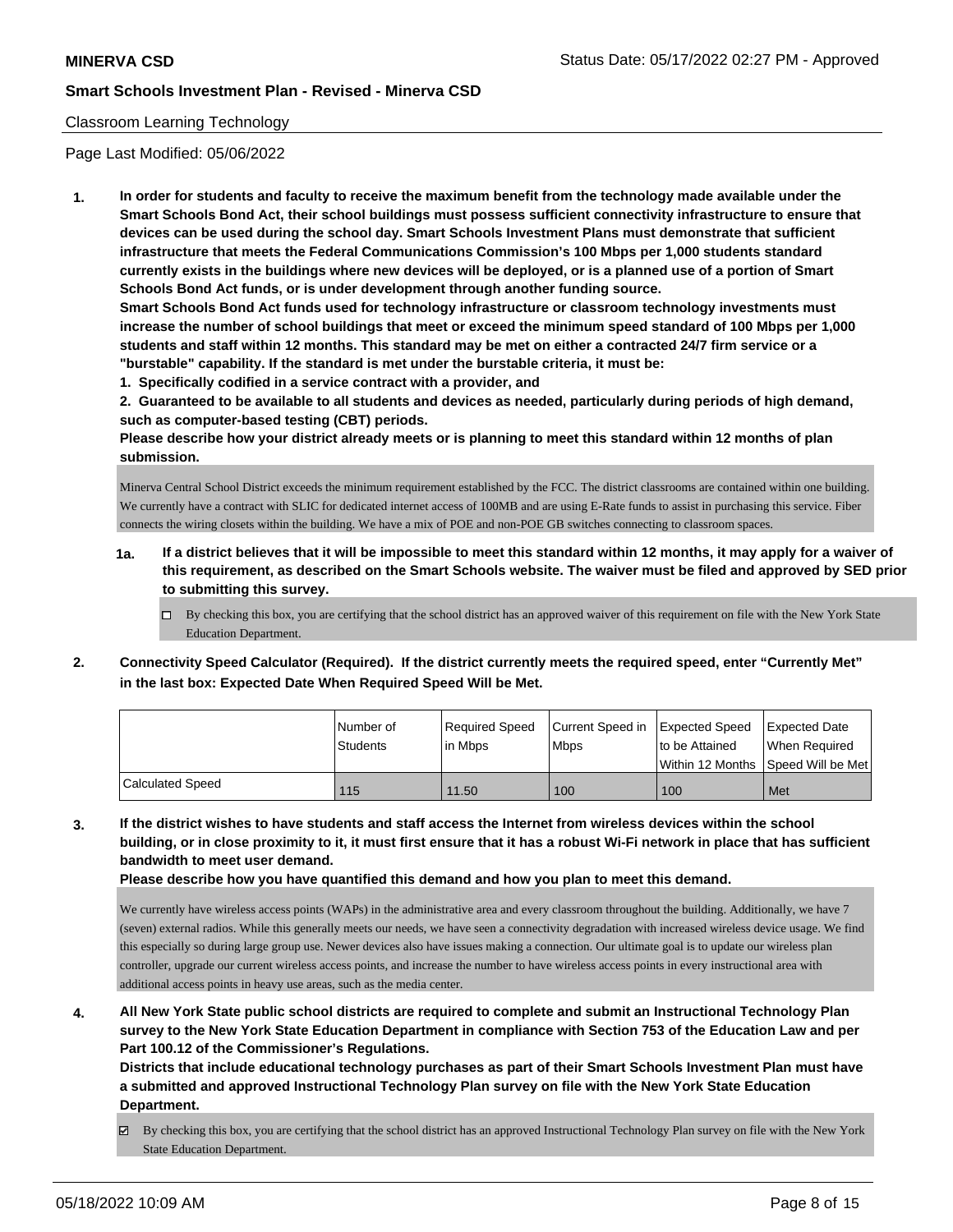### Classroom Learning Technology

Page Last Modified: 05/06/2022

**5. Describe the devices you intend to purchase and their compatibility with existing or planned platforms or systems. Specifically address the adequacy of each facility's electrical, HVAC and other infrastructure necessary to install and support the operation of the planned technology.**

Minerva Central School plans to replace outdated technology and finish purchasing technology for classrooms that do not have the necessary technology to foster student learning.. Specifically, the district will replace outdated interactive whiteboards with new Promethean Interactive Panels and install new Promethean Interactive Panels in classrooms where there are no projection/whiteboard technology. Our electrical supply/infrastructure is already sufficient to support this updated technology

### **6. Describe how the proposed technology purchases will:**

- **> enhance differentiated instruction;**
- **> expand student learning inside and outside the classroom;**
- **> benefit students with disabilities and English language learners; and**
- **> contribute to the reduction of other learning gaps that have been identified within the district.**

**The expectation is that districts will place a priority on addressing the needs of students who struggle to succeed in a rigorous curriculum. Responses in this section should specifically address this concern and align with the district's Instructional Technology Plan (in particular Question 2 of E. Curriculum and Instruction: "Does the district's instructional technology plan address the needs of students with disabilities to ensure equitable access to instruction, materials and assessments?" and Question 3 of the same section: "Does the district's instructional technology plan address the provision of assistive technology specifically for students with disabilities to ensure access to and participation in the general curriculum?")**

**In addition, describe how the district ensures equitable access to instruction, materials and assessments and participation in the general curriculum for both SWD and English Language Learners/Multilingual Learners (ELL/MLL) students.**

### **Please note: If this plan has been identified as a Remote Learning Plan to be submitted and reviewed on an expedited basis, the district should explain how this plan will facilitate remote and hybrid learning, in lieu of responding to the question above.**

The proposed technology purchases will:

- enhance differentiated instruction and contribute to the reduction of learning gaps as teachers will have a variety of instructional and learning tools and resources that will facilitate multiple instructional strategies and attend to student learning styles. Teachers will have the means and instruments to carry out individualized and self-paced instruction, targeted practice and reinforcement activities, and immediate assessments in whole group, collaborative, and independent settings. Interactive boards will serve as the central tool in promoting student learning and engagement. The integration of individual devices will help to facilitate critical thinking, problem-solving, decision making, creativity, innovation, collaboration and communication.
- Expand student learning inside and outside of the classroom by providing students and teachers with continual access to digital resources and productivity tools such as Google Apps for Education. The content developed in this environment is accessible anywhere students have access to the Internet including, but not limited to their homes, smart phones, libraries, and local businesses. These purchases will also allow our school to effectively and efficiently integrate blended instructional models, facilitate in-person and virtual collaboration, and utilize learning management systems such as eSchool and Google Classroom. Overall, the fusion of these devices into daily instruction will help students acquire, analyze, synthesize, and evaluate information, and reflect on the metacognitive process while doing so.
- Benefits students with disabilities. At Minerva Central School, all students with disabilities are provided with the assistive technology recommended in their IEPs to ensure access to and participation in the general curriculum. Providing every classroom with updated/new projection devices will help our district to more seamlessly integrate the use of assistive technology tools already in place where these may not have been accessible in those classrooms. These tools will provide our students with the ability to fully participate in classroom learning activities.
- Benefit English Language Learners. Having an interactive whiteboard in the classroom will allow students and teachers to have immediate access to powerful instructional and learning tools that will facilitate language acquisition, fluency, and the individualization of instruction. Instructional videos, digital audio libraries, and applications can be used as instructional tools and student supports; ELLs will be able to make use of Google Apps for Education (GAFE) and Chrome extensions (Google Translate, Google Dictionary, etc.). These tools will help our students increase their vocabulary, diversify their lexicon, and assist in writing and reading comprehension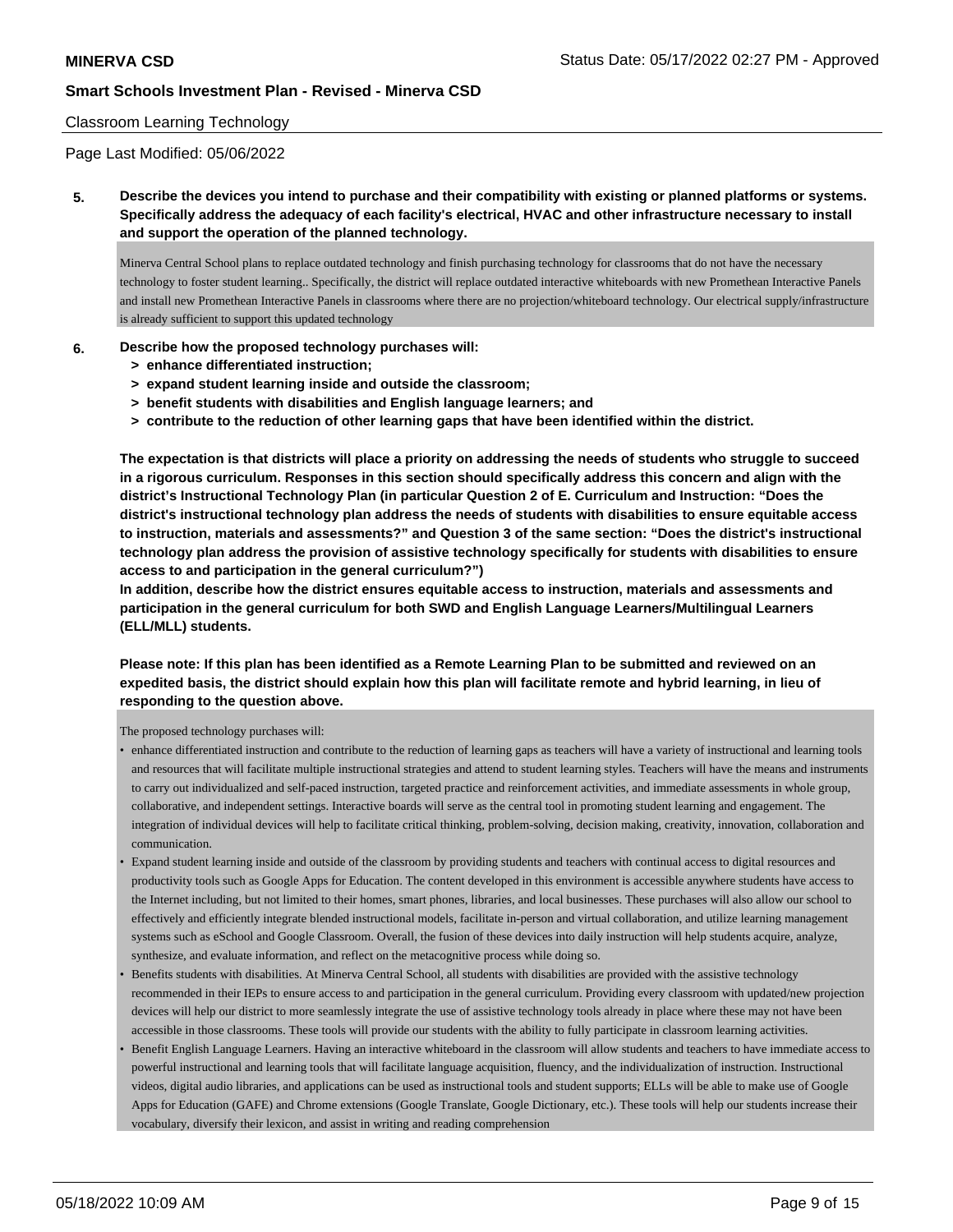### Classroom Learning Technology

Page Last Modified: 05/06/2022

**7. Where appropriate, describe how the proposed technology purchases will enhance ongoing communication with parents and other stakeholders and help the district facilitate technology-based regional partnerships, including distance learning and other efforts.**

The proposed technology purchases will help to foster a more engaging and dynamic instructional setting and facilitate regional partnerships. Teachers and students will have the tools available to strengthen communication in and out of the classroom. Teachers and students will be able to take advantage of online courses and virtual field trips. Additionally, students can collaborate with peers in other schools and with experts and speakers that are not physically able to visit the classroom; they will be able to participate as a member of the global learning community. Furthermore, these purchases will help our school provide rich and meaningful instruction for homebound students.

**8. Describe the district's plan to provide professional development to ensure that administrators, teachers and staff can employ the technology purchased to enhance instruction successfully.**

**Note: This response should be aligned and expanded upon in accordance with your district's response to Question 1 of F. Professional Development of your Instructional Technology Plan: "Please provide a summary of professional development offered to teachers and staff, for the time period covered by this plan, to support technology to enhance teaching and learning. Please include topics, audience and method of delivery within your summary."**

**Please note: If this plan has been identified as a Remote Learning Plan to be submitted and reviewed on an expedited basis, the district should provide a statement confirming that the district has provided or will provide professional development on these devices to its staff, in lieu of responding to the question above.**

All faculty have the opportunity to utilize WSWHE BOCES for their own high-quality professional development in many different areas, including but not limited to technology, curriculum development, and assessment. In MCS, we also have individual faculty that will assist others as needed. We work with neighboring schools on collaboration if there is a greater regional need for professional development. The district is currently expanding its role of teacher leaders. MCS has also launched its own in-house PD strictly for technology, and it's integration. These classes meet monthly and cover a wide range of topics.

- **9. Districts must contact one of the SUNY/CUNY teacher preparation programs listed on the document on the left side of the page that supplies the largest number of the district's new teachers to request advice on innovative uses and best practices at the intersection of pedagogy and educational technology.**
	- By checking this box, you certify that you have contacted the SUNY/CUNY teacher preparation program that supplies the largest number of your new teachers to request advice on these issues.
	- **9a. Please enter the name of the SUNY or CUNY Institution that you contacted.**

School of Education, University at Albany, SUNY

**9b. Enter the primary Institution phone number.**

#### 5184425092

**9c. Enter the name of the contact person with whom you consulted and/or will be collaborating with on innovative uses of technology and best practices.**

Dr. Virginia Goatley

**10. To ensure the sustainability of technology purchases made with Smart Schools funds, districts must demonstrate a long-term plan to maintain and replace technology purchases supported by Smart Schools Bond Act funds. This sustainability plan shall demonstrate a district's capacity to support recurring costs of use that are ineligible for Smart Schools Bond Act funding such as device maintenance, technical support, Internet and wireless fees, maintenance of hotspots, staff professional development, building maintenance and the replacement of incidental items. Further, such a sustainability plan shall include a long-term plan for the replacement of purchased devices and equipment at the end of their useful life with other funding sources.**

By checking this box, you certify that the district has a sustainability plan as described above.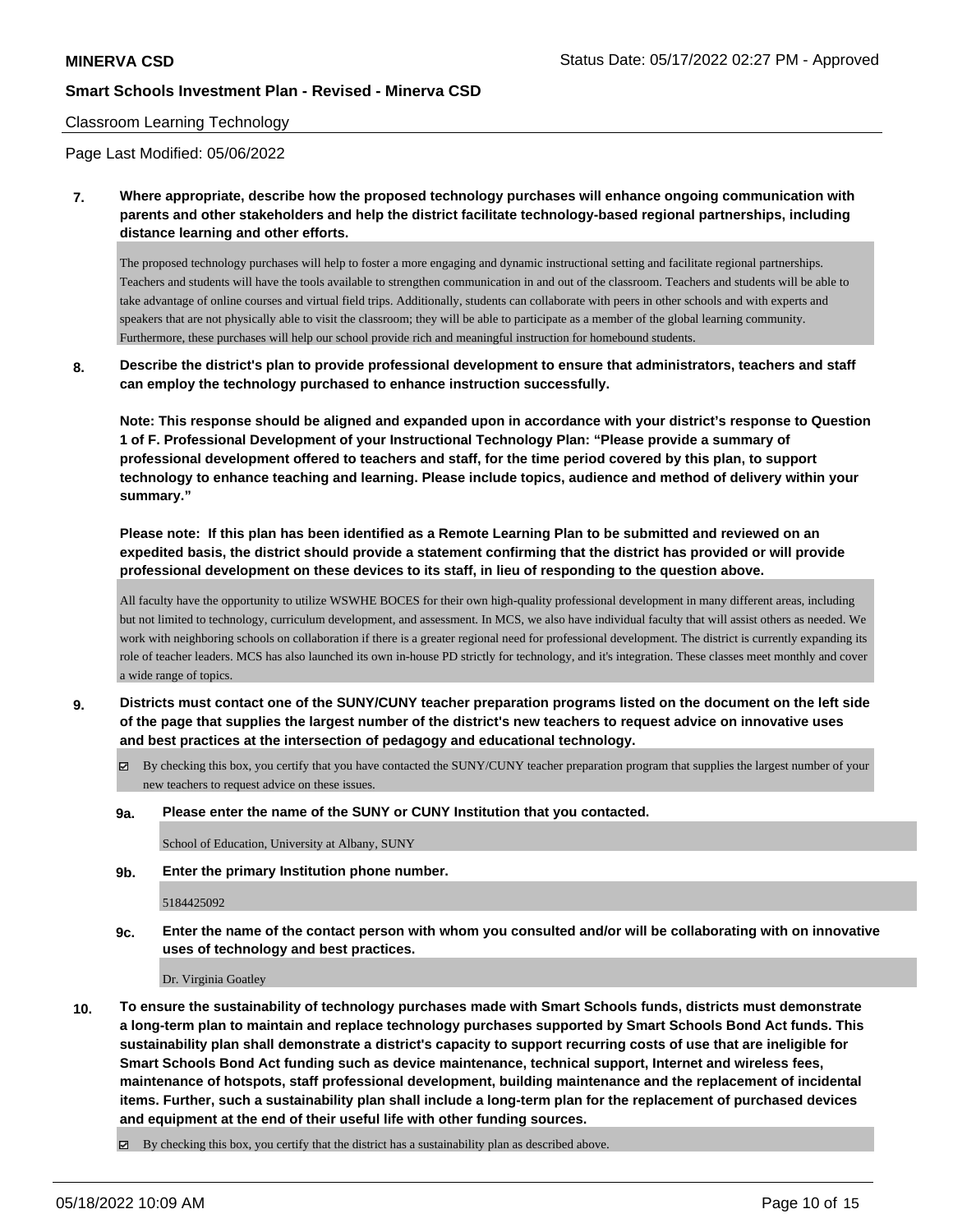### Classroom Learning Technology

Page Last Modified: 05/06/2022

**11. Districts must ensure that devices purchased with Smart Schools Bond funds will be distributed, prepared for use, maintained and supported appropriately. Districts must maintain detailed device inventories in accordance with generally accepted accounting principles.**

By checking this box, you certify that the district has a distribution and inventory management plan and system in place.

**12. Please detail the type, quantity, per unit cost and total cost of the eligible items under each sub-category.**

| Select the allowable expenditure | Iltem to be Purchased              | Quantity | Cost per Item | <b>Total Cost</b> |
|----------------------------------|------------------------------------|----------|---------------|-------------------|
| type.                            |                                    |          |               |                   |
| Repeat to add another item under |                                    |          |               |                   |
| each type.                       |                                    |          |               |                   |
| Interactive Whiteboards          | Promethean ACTIV panel Titanium 70 | 5        | 3,400.00      | 17,000.00         |
| <b>Other Costs</b>               | Promethean Chromebox - Mini PC     | 5        | 300.00        | 1,500.00          |
| <b>Other Costs</b>               | Google Chrome Education Upgrade    | 5        | 32.00         | 160.00            |
|                                  |                                    | 15       | 3,732.00      | 18,660            |

#### **13. Final 2014-15 BEDS Enrollment to calculate Nonpublic Sharing Requirement (no changes allowed.)**

|              | l Public Enrollment | Nonpublic Enrollment | <b>Total Enrollment</b> | <i>Nonpublic</i><br><b>Percentage</b> |
|--------------|---------------------|----------------------|-------------------------|---------------------------------------|
| l Enrollment | 115                 |                      | 115.00                  | 0.00                                  |

**14. If you are submitting an allocation for Classroom Learning Technology complete this table.**

|                          | Public School Sub-Allocation | <b>Estimated Nonpublic Loan</b><br>Amount<br>(Based on Percentage Above) | Estimated Total Public and<br>Nonpublic Sub-Allocation |
|--------------------------|------------------------------|--------------------------------------------------------------------------|--------------------------------------------------------|
| Interactive Whiteboards  | 17,000.00                    | 0.00                                                                     | 17,000.00                                              |
| <b>Computer Servers</b>  | (No Response)                | 0.00                                                                     | 0.00                                                   |
| <b>Desktop Computers</b> | (No Response)                | 0.00                                                                     | 0.00                                                   |
| <b>Laptop Computers</b>  | (No Response)                | 0.00                                                                     | 0.00                                                   |
| <b>Tablet Computers</b>  | (No Response)                | 0.00                                                                     | 0.00                                                   |
| <b>Other Costs</b>       | 1.660.00                     | 0.00                                                                     | 1,660.00                                               |
| Totals:                  | 18,660.00                    | 0                                                                        | 18,660                                                 |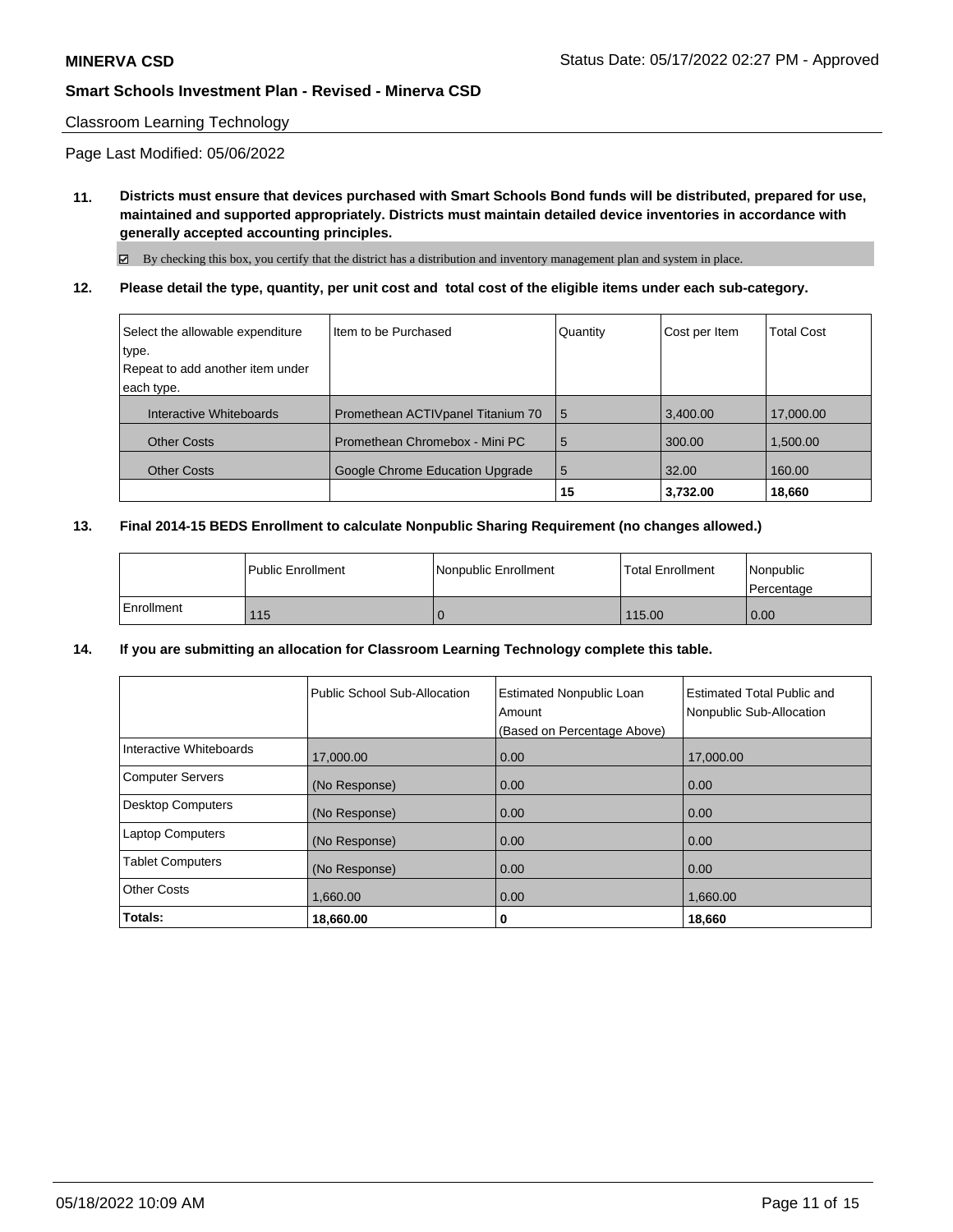### Pre-Kindergarten Classrooms

Page Last Modified: 01/13/2022

**1. Provide information regarding how and where the district is currently serving pre-kindergarten students and justify the need for additional space with enrollment projections over 3 years.**

(No Response)

- **2. Describe the district's plan to construct, enhance or modernize education facilities to accommodate prekindergarten programs. Such plans must include:**
	- **Specific descriptions of what the district intends to do to each space;**
	- **An affirmation that new pre-kindergarten classrooms will contain a minimum of 900 square feet per classroom;**
	- **The number of classrooms involved;**
	- **The approximate construction costs per classroom; and**
	- **Confirmation that the space is district-owned or has a long-term lease that exceeds the probable useful life of the improvements.**

(No Response)

**3. Smart Schools Bond Act funds may only be used for capital construction costs. Describe the type and amount of additional funds that will be required to support ineligible ongoing costs (e.g. instruction, supplies) associated with any additional pre-kindergarten classrooms that the district plans to add.**

(No Response)

**4. All plans and specifications for the erection, repair, enlargement or remodeling of school buildings in any public school district in the State must be reviewed and approved by the Commissioner. Districts that plan capital projects using their Smart Schools Bond Act funds will undergo a Preliminary Review Process by the Office of Facilities Planning.**

**Please indicate on a separate row each project number given to you by the Office of Facilities Planning.**

| Project Number |  |
|----------------|--|
| (No Response)  |  |

**5. Please detail the type, quantity, per unit cost and total cost of the eligible items under each sub-category.**

| Select the allowable expenditure | Item to be purchased | Quantity      | Cost per Item | <b>Total Cost</b> |
|----------------------------------|----------------------|---------------|---------------|-------------------|
| type.                            |                      |               |               |                   |
| Repeat to add another item under |                      |               |               |                   |
| each type.                       |                      |               |               |                   |
| (No Response)                    | (No Response)        | (No Response) | (No Response) | 0.00              |
|                                  |                      | 0             | 0.00          |                   |

**6. If you have made an allocation for Pre-Kindergarten Classrooms, complete this table.**

**Note that the calculated Total at the bottom of the table must equal the Total allocation for this category that you entered in the SSIP Overview overall budget.**

|                                          | Sub-Allocation |
|------------------------------------------|----------------|
| Construct Pre-K Classrooms               | (No Response)  |
| Enhance/Modernize Educational Facilities | (No Response)  |
| <b>Other Costs</b>                       | (No Response)  |
| Totals:                                  | 0.00           |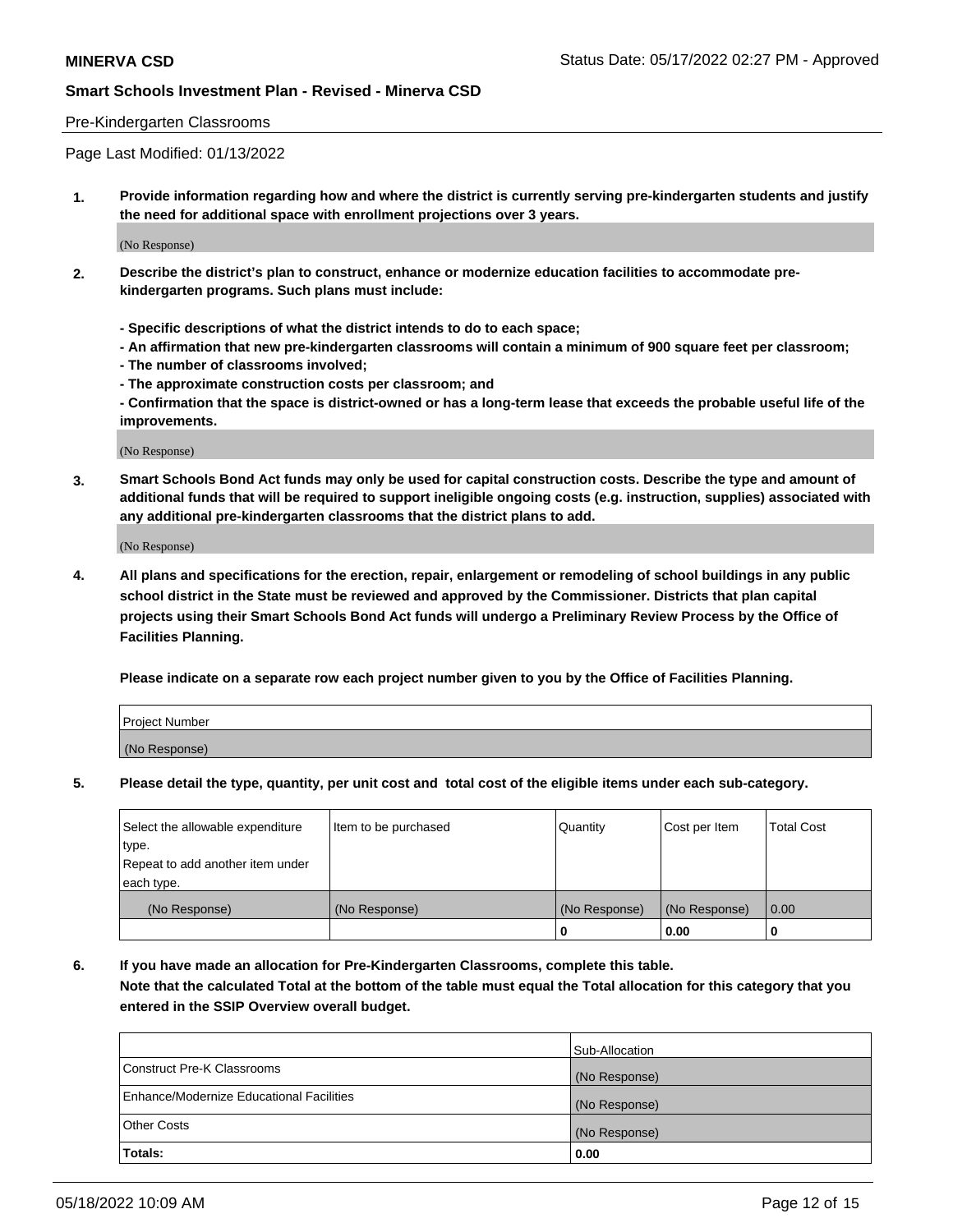#### Replace Transportable Classrooms

Page Last Modified: 01/13/2022

**1. Describe the district's plan to construct, enhance or modernize education facilities to provide high-quality instructional space by replacing transportable classrooms.**

(No Response)

**2. All plans and specifications for the erection, repair, enlargement or remodeling of school buildings in any public school district in the State must be reviewed and approved by the Commissioner. Districts that plan capital projects using their Smart Schools Bond Act funds will undergo a Preliminary Review Process by the Office of Facilities Planning.**

**Please indicate on a separate row each project number given to you by the Office of Facilities Planning.**

| <b>Project Number</b> |  |
|-----------------------|--|
| (No Response)         |  |

**3. For large projects that seek to blend Smart Schools Bond Act dollars with other funds, please note that Smart Schools Bond Act funds can be allocated on a pro rata basis depending on the number of new classrooms built that directly replace transportable classroom units.**

**If a district seeks to blend Smart Schools Bond Act dollars with other funds describe below what other funds are being used and what portion of the money will be Smart Schools Bond Act funds.**

(No Response)

**4. Please detail the type, quantity, per unit cost and total cost of the eligible items under each sub-category.**

| Select the allowable expenditure | Item to be purchased | Quantity      | Cost per Item | <b>Total Cost</b> |
|----------------------------------|----------------------|---------------|---------------|-------------------|
| type.                            |                      |               |               |                   |
| Repeat to add another item under |                      |               |               |                   |
| each type.                       |                      |               |               |                   |
| (No Response)                    | (No Response)        | (No Response) | (No Response) | 0.00              |
|                                  |                      | U             | 0.00          |                   |

**5. If you have made an allocation for Replace Transportable Classrooms, complete this table.**

**Note that the calculated Total at the bottom of the table must equal the Total allocation for this category that you entered in the SSIP Overview overall budget.**

|                                                | Sub-Allocation |
|------------------------------------------------|----------------|
| Construct New Instructional Space              | (No Response)  |
| Enhance/Modernize Existing Instructional Space | (No Response)  |
| <b>Other Costs</b>                             | (No Response)  |
| Totals:                                        | 0.00           |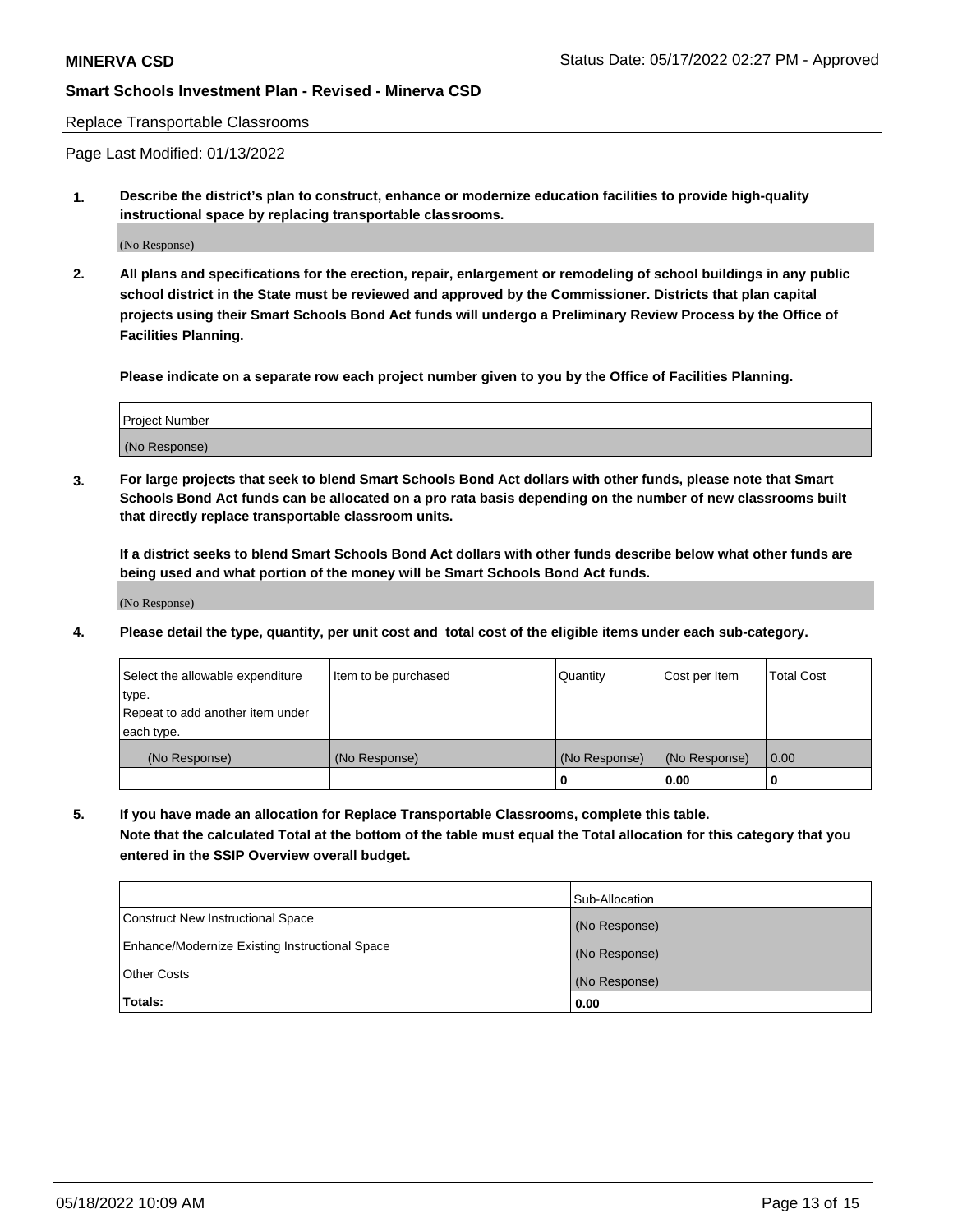### High-Tech Security Features

Page Last Modified: 05/03/2022

**1. Describe how you intend to use Smart Schools Bond Act funds to install high-tech security features in school buildings and on school campuses.**

The current analog surveillance system has reached the end of life. The existing system is comprised of multiple manufacturers recording equipment, therefore no centralized viewing platform for video surveillance can be used. There is a high failure/replacement rate of cameras currently and cameras that are compatible with the system can no longer be purchased. The current analog connection of each camera produces a low-quality image. Regarding legal issues and overall security operations, a much higher resolution is needed. The cameras, wiring, and recording devices all need to be upgraded to allow IP based transmissions in a high-resolution format.

**2. All plans and specifications for the erection, repair, enlargement or remodeling of school buildings in any public school district in the State must be reviewed and approved by the Commissioner. Smart Schools plans with any expenditures in the High-Tech Security category require a project number from the Office of Facilities Planning. Districts must submit an SSBA LOI and receive project numbers prior to submitting the SSIP. As indicated on the LOI, some projects may be eligible for a streamlined review and will not require a building permit. Please indicate on a separate row each project number given to you by the Office of Facilities Planning.**

| Project Number        |  |
|-----------------------|--|
| 15-08-01-04-0-001-BA1 |  |

**3. Was your project deemed eligible for streamlined Review?**

Yes  $\square$  No

**3a. Districts with streamlined projects must certify that they have reviewed all installations with their licensed architect or engineer of record, and provide that person's name and license number. The licensed professional must review the products and proposed method of installation prior to implementation and review the work during and after completion in order to affirm that the work was code-compliant, if requested.**

By checking this box, you certify that the district has reviewed all installations with a licensed architect or engineer of record.

#### **4. Include the name and license number of the architect or engineer of record.**

| Name      | License Number |
|-----------|----------------|
| John JoJo | 25849          |

**5. Please detail the type, quantity, per unit cost and total cost of the eligible items under each sub-category.**

| Select the allowable expenditure<br>type.<br>Repeat to add another item under<br>each type. | Item to be purchased                                                   | Quantity       | Cost per Item | <b>Total Cost</b> |
|---------------------------------------------------------------------------------------------|------------------------------------------------------------------------|----------------|---------------|-------------------|
| <b>Electronic Security System</b>                                                           | NVR4X-PRM-64TB-NA NVR4X<br>Premium 64TB 2U Rack Windows<br>Server 2016 |                | 27,488.62     | 27,488.62         |
| <b>Electronic Security System</b>                                                           | 8.0-H4A-BO1-IR(-B) Bullet with IR 8<br><b>MP</b>                       | $\overline{4}$ | 1,103.57      | 4,414.28          |
| <b>Electronic Security System</b>                                                           | 15C-H4A-3MH-270 3X 5MP<br><b>Multisensor</b>                           | $\overline{2}$ | 1,559.72      | 3,119.44          |
| <b>Electronic Security System</b>                                                           | 6.0C-H5A-D1 6.0 MP Indoor Dome                                         | 24             | 961.09        | 23,066.16         |